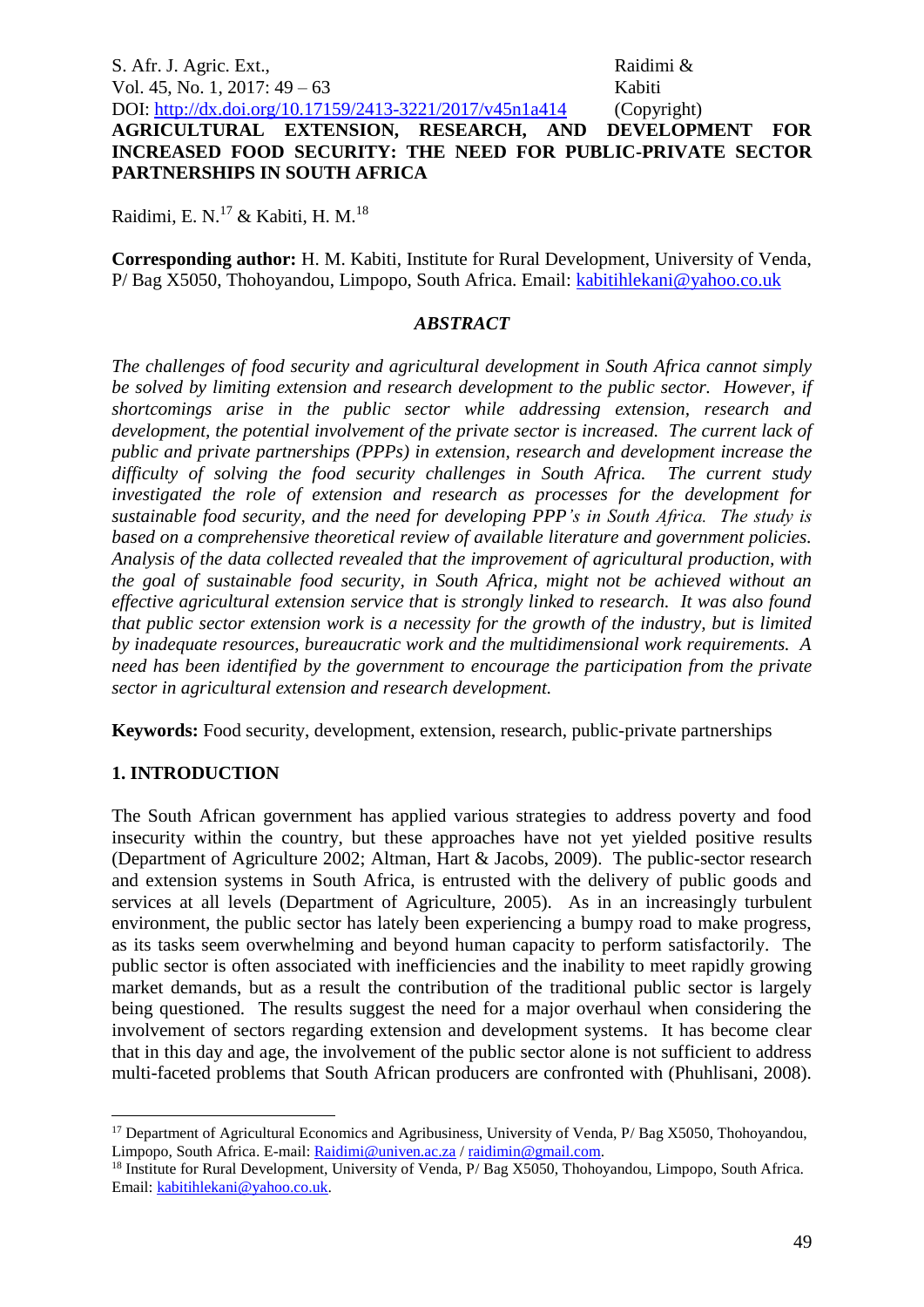# S. Afr. J. Agric. Ext., and the same state of the state of the Raidimi & Vol. 45, No. 1, 2017: 49 – 63 Kabiti

DOI: <http://dx.doi.org/10.17159/2413-3221/2017/v45n1a414> (Copyright)

The public sector is constrained by limited resource availability, with agricultural extension in particular being constrained by a wide range of role players (farmers and extension personnel) and the added responsibility of handling emerging issues such as administration related challenges, marketing and agribusiness. The future goal is to involve various stakeholders in agriculture in the development process, and strengthening the existing publicprivate partnerships (PPP's) in extension. Outside the public domain, vast potential financial resources exist with a whole universe of talent and wisdom which can serve the farmers in a meaningful way (The World Bank, 2011). The task of managing research and extension in South Africa in the future cannot be addressed by the public sector alone, but will require the combined strength and synergies of a pluralistic, multi-agency system in which the private sector, farmer organisations, cooperatives, NGO's, para-professionals, small agribusiness, self-help groups, input dealers and suppliers, electronic and print media and information technology will each contribute according to its own strength and capabilities. There is a necessity to harness all possible resources, including both human and financial, potential for the big task to provide services to the farmers. Participation of these organisations in providing research and extension services, will naturally benefit farmers by using new technologies, cultivating "cash crops" to maximise their profit and also help scientists to transfer the technology to the rural population.

Regardless of the potential benefits that can be gained from combined synergies, there is a lack of PPP's in extension, research and development to tackle the food security challenge in South Africa, according to Christoplos, 2010; Naseem et al, 2010; Department of Agriculture, 2008; 2001; Mitchel & Fakisandla Consulting, 2007; Nieuwoudt & Nieuwoudt, 2004; and Rivera & Qamar, 2003. The challenges of overcoming service backlogs, meeting developmental goals and encouraging economic growth while promoting food security in South Africa result in the development of new and creative mechanisms for extension and research systems. Partnerships between government, the private sector and even a segment of civil society are viewed as an important method of working towards meeting various developmental and service delivery goals within the country (Mitchell 2008). These partnerships need to be explored as they have the potential to ensure food security in South Africa.

This paper focuses on the need for PPP's in extension, research and development for increased food security in South Africa. It is not a comprehensive analysis of public and private sector investments in extension, research and development, but rather represents information that demonstrates the need for PPP's, with particular emphasis on South Africa. To achieve the main objective of the current study, available literature was reviewed to address four fundamental questions:

(a) What is the role of agricultural extension and research for development in sustainable food security?

- (b) What is the nature and extent of private extension in South Africa?
- (c) What is the nature and extent of private research for development in South Africa?
- (d) Why is there a need for PPP's in extension and research for development in South Africa?

The answers to these questions provide a foothold for decision-making by government donors and investors, as well as aid in the development of effective strategies and policies implemented for agricultural growth. The next section of this paper provides insights on the PPP's in South Africa.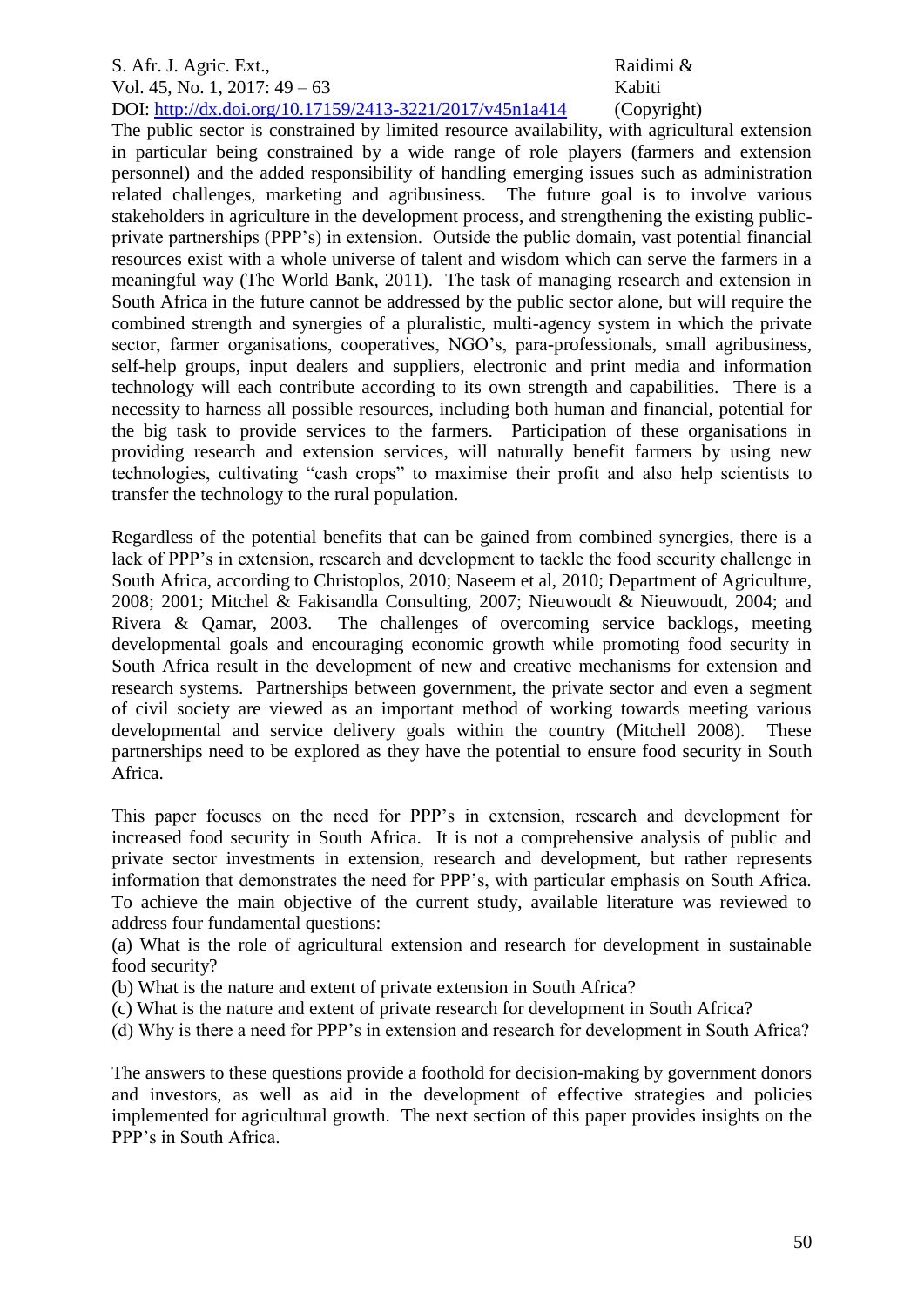S. Afr. J. Agric. Ext., Raidimi & Vol. 45, No. 1, 2017: 49 – 63 Kabiti DOI: <http://dx.doi.org/10.17159/2413-3221/2017/v45n1a414> (Copyright) **2. BACKGROUND OF PUBLIC-PRIVATE SECTOR PARTNERSHIPS IN SOUTH AFRICA**

South Africa, as noted by Fombad (2014), has joined other nations around the world in resorting PPP's as an integral strategy to improve its deeply rooted socio-economic, political, fiscal and societal problems and to meet the pressure of attaining the goals set for national and international development projects. A PPP is according to the National Treasury PPP Unit (2007), defined in South Africa law as a contract between a government institution and private party, where the private party performs an institutional function and/or uses state property in terms of output specifications (Touche, 2006). Substantial project risk (financial, technical, and operational) is transferred to the private party. The private party then benefits through unitary payments from government budgets and/or user fees.

Since 1999, PPP's in South Africa have been formed between the government and its associated private sector partners to enter into mutual beneficial commercial transactions for the public good. The country has progressively increased the number of PPP transactions covering a wide range of sectors, including transport, office accommodation, healthcare, ecotourism, social development and correctional services (National Treasury PPP Unit, 2007). The main objective of these PPP's is to ensure the delivery of needed services (better services) by utilising private sector expertise and transferring risk to the private sector. The PPP's are alternative service delivery arrangements in comparison to traditional public service delivery services. The main legislation governing PPP's at national and provincial levels of government according to the National Treasury PPP Unit (2007) is the Public Finance Management Act (1999) and Treasury Regulation 16. Municipal PPP's are governed under the Municipal Finance Systems Act (2003).

While there has been an increase in the number of PPP's in South Africa over the past years, the question has been asked whether these partnerships have been successful or not. According to Crauser (2003), recent years have seen a marked increase of cooperation between the Public and Private sectors concerning the development and operation of environmental and transport infrastructure in South Africa. While initial projects have often been limited to the water and road sector, with the construction of toll roads (representing clearly defined financial returns), there is a growing acceptance that PPP arrangements can also be used to meet service needs in a wide variety of other sectors. The research conducted by Kaiser Associates Economic Development Practice (2005) has indicated that South Africa's PPP framework, is in most aspects, on par with global best practice when prioritising project sectors such as health and infrastructure. However, there are discrepancies in the PPP sector of South Africa, as many projects and initiatives are still in the early stages.

## **3. MATERIALS AND METHODS**

This study is a result of a thorough literature study (both national and international) compiled on agricultural extension, research and development, to increase food security and identify the need for PPP's in South Africa. The literature review was conducted by using Google scholar search engines as a data collection methodology. The results were based upon qualitative data derived from secondary sources, involving a discussion of relevant literature found from previous studies, books, administrative records and reports, placing the primary focus on South Africa.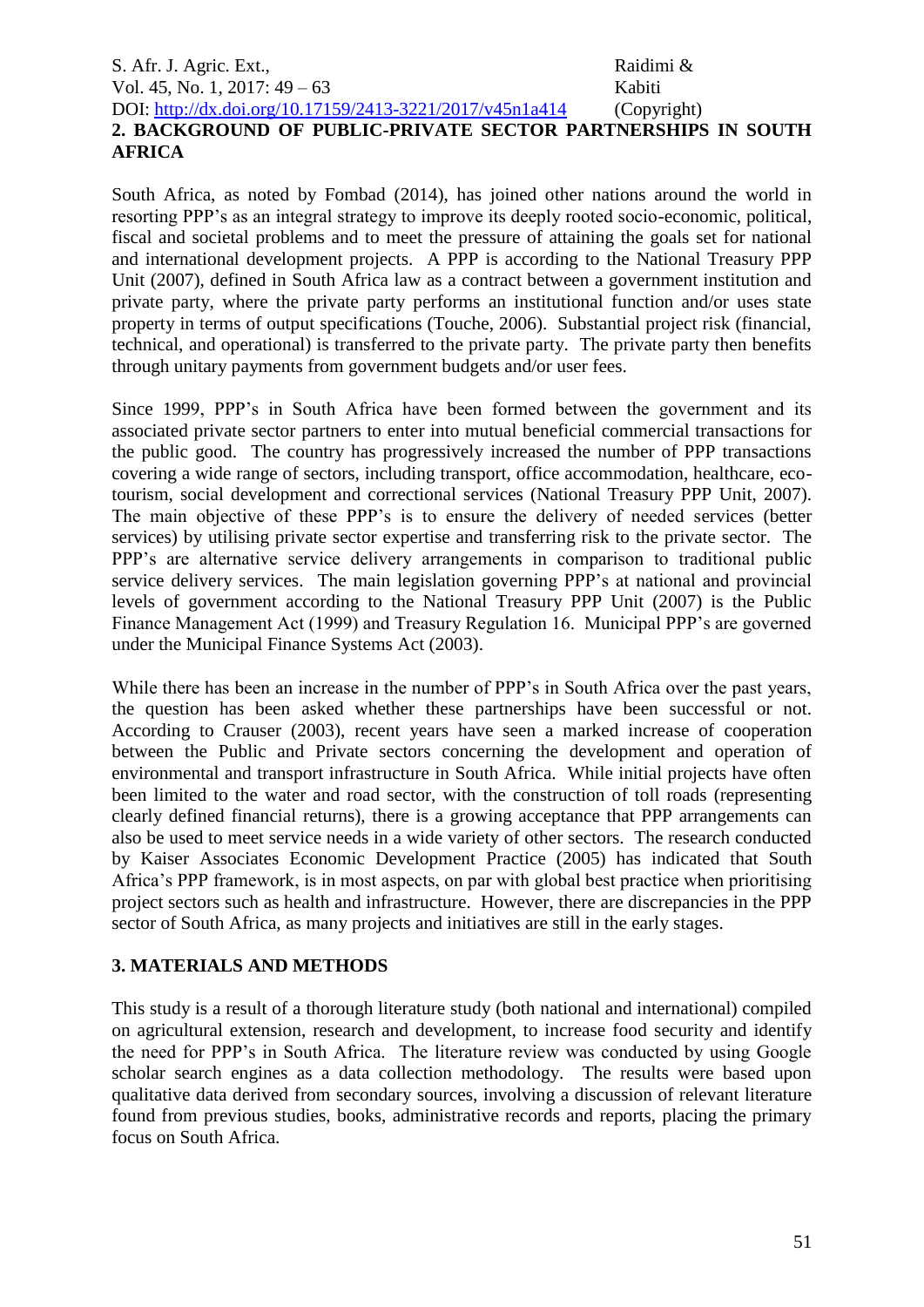# S. Afr. J. Agric. Ext., and the same state of the state of the Raidimi & Vol. 45, No. 1, 2017: 49 – 63 Kabiti DOI: <http://dx.doi.org/10.17159/2413-3221/2017/v45n1a414> (Copyright)

**4. RESULTS AND DISCUSSION** 

#### **4.1 The role of agricultural extension in sustainable food security**

Food security is still a great concern for many households in South Africa. Currently, although South Africa has been identified as the second largest economy in Africa with an adequate food supply at a national level, constant food security has not been transferred on a household level (Shisana *et al*. 2014). Recent statistics gained from Shisana *et al*. (2014), show that 45.6% of South Africans are food secure, 28.3% are at risk of hunger, while 26% are food insecure (experience hunger on a daily basis). This situation is connected to the high level of poverty that exists in the country, particularly in rural areas (Abdu-Raheem & Worth, 2011). Establishing food security, particularly household food security, is as described by Abdu-Raheem (2013), widely acknowledged as an important milestone in advancing the living standards of the rural poor population. One avenue that can be taken toward realising this is through acknowledging smallholder agriculture. This statement is supported by RSA (2014) cited by FAO, IFAD & WFP (2014) which said that in the endeavour to increase food security and meet Millennium Development Goals (MDG's), South Africa's programmes and interventions are strongly foregrounded in agriculture, elsewhere around the globe.

As South Africa becomes more conscious of the need to combat household food insecurity and rural poverty, the practice of agricultural extension emerges as a potentially powerful vehicle to achieve this. One important way of supporting agricultural development is through agricultural extension programmes. Agricultural extension is, broadly defined as the process of development of agricultural knowledge and skills amongst farmers, aimed at increasing their productivity and realising other desirable changes (Collett & Gale, 2009). Agricultural extension has changed in definition and purpose over time. Recently, extension has been defined as "systems that facilitate the access of farmers, the organisation and other market actors to knowledge, information and technologies; facilitate their interaction with partners in research, education, agribusiness and other relevant institutions; and assist them to develop their own technical, organisational and management skills and practices" (Christoplos, 2010:3). This definition suggests that the relevance of extension moves beyond the traditional transfer of information, knowledge and technology from researchers to farmers to include developing capacity, skills and effective management techniques amongst farmers and farming communities. The traditional role of technology transfer to producers is nonexistent according to Chikaire *et al.* (2011), since it has not met the changing nature of agriculture and the farming community. The approaches and roles utilised have changed dramatically to reach and impact people.

Extension service delivery must shift from its current top down approach to a knowledge sharing and facilitated learning approach. In this case, extension workers regard their clients as partners in the development of new skills, and generating innovations rather than assuming the farmers to be mere recipients of externally generated scientific knowledge which may or may not be suited to their livelihoods and farming context. Extension should promote social capital amongst farming households. This will enhance farmers' capacity to manage their farming operations more effectively and efficiently (Abdu-Raheem, 2013). The current research-extension linkage is however weak and is, according to Munyuwa *et al.* (2002), an institutional problem yet to be resolved. Investigating and institutionalising linkages with other institutions is a strategy that extension organisations in South Africa can use to keep up with current new information. The same challenge is also evident in various parts of the world such as China and India (Joshi *et al*. 2015) and Nigeria (Olatunji *et al*. 2015).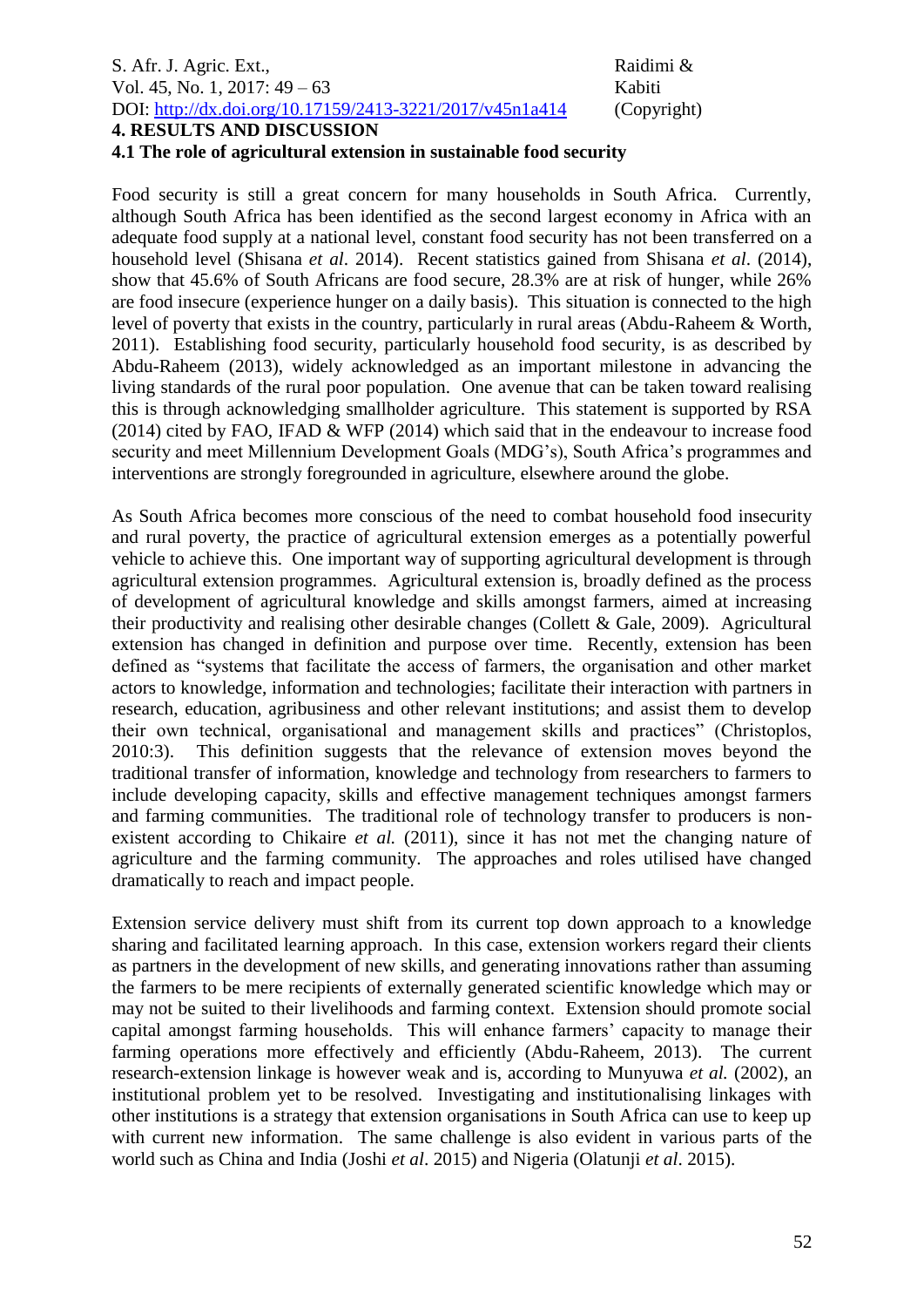#### S. Afr. J. Agric. Ext., Raidimi & Vol. 45, No. 1, 2017: 49 – 63 Kabiti DOI: <http://dx.doi.org/10.17159/2413-3221/2017/v45n1a414> (Copyright)

There is no doubt that public agricultural extension has contributed to the success of South Africa's current large-scale farms. Nonetheless, the effectiveness of the extension service to meet the current challenges, particularly amongst resource challenged smallholder farmers, is widely acknowledged amongst role players (Abdu-Raheem, 2014). According to Abdu-Raheem (2013), agricultural extension could help address food security by focusing on enhancing agricultural productivity and profitability. It is vital that agriculture remains an integral part of the government strategy to address food insecurity. Agricultural extension programmes should be re-examined and adjusted so that they are able to make contributions towards creating and maintaining food security.

# **4.2 The role of agricultural research for sustainable food security**

It is a great challenge to feed nine billion people in the world, and this challenge requires changes in agricultural production in terms of high yields, adaptation of cropping systems to climate change, genetic improvement of plant varieties, pest management and the implementation of new farming practices (Stefanis, 2014). The South Africa Agricultural Research Council (ARC) has since its establishment in 1990, conducted research aimed at improving agricultural productivity and contributing to improved food production and food security (Agricultural Research Council (2014/2015). History demonstrates that science and technology may contribute to huge increases in yield (Stefanis, 2014; Beddington, 2010). A multitude of approaches and technologies have a potential to contribute towards achieving the long-term goal of sustainable food security (Beddington, 2010). The development and/or improvements to support smallholder/subsistence agriculture require substantial or improved investments and support into research and other agricultural services (Baipheti & Jacobs, 2009). According to the South Africa Trust (2009), agricultural research has made significant advances in developing improved agricultural technologies for production suited to the soil and climate conditions of South Africa. This is particularly important for the smallholder (subsistence) agricultural sector of South Africa which contributes immensely to household food security (Vink & Kirsten, 2013; Thamaga-Chitja & Morojele, 2014). However, the agricultural sector is faced with many challenges that can benefit from agricultural research. These challenges include the adaptation to effects of climate change, farming within environmental limits while surviving economically, access and use of agricultural technologies and access to agricultural markets.

In the face of climate change, appropriate agricultural research is necessary to enable information generation on the adaptation and resilience strategies which can be implemented to sustain food security (Qureshi *et al.* 2015; McKersie, 2015). Through research, appropriate policies can be generated that ensure effective pricing systems of agricultural produce, access to available land and the development of rural infrastructure for agricultural purposes. To ensure sustainable food security, there is a need to continuously improve the tools and techniques available to producers working in diverse environments with varying methods. This involves developing new technologies, but also includes adapting already established technologies to be effectively utilised by producers.

# **4.3 The nature and extent of private extension in South Africa**

It is estimated that only five percent of the world's agricultural extension services are provided by private institutions (Anderson & Feder, 2007). This is due to the common pool of good characteristics of private extension, which makes pricing difficult (Poulton & Macartney, 2012). Despite the complexity of this sector, private extension plays a huge role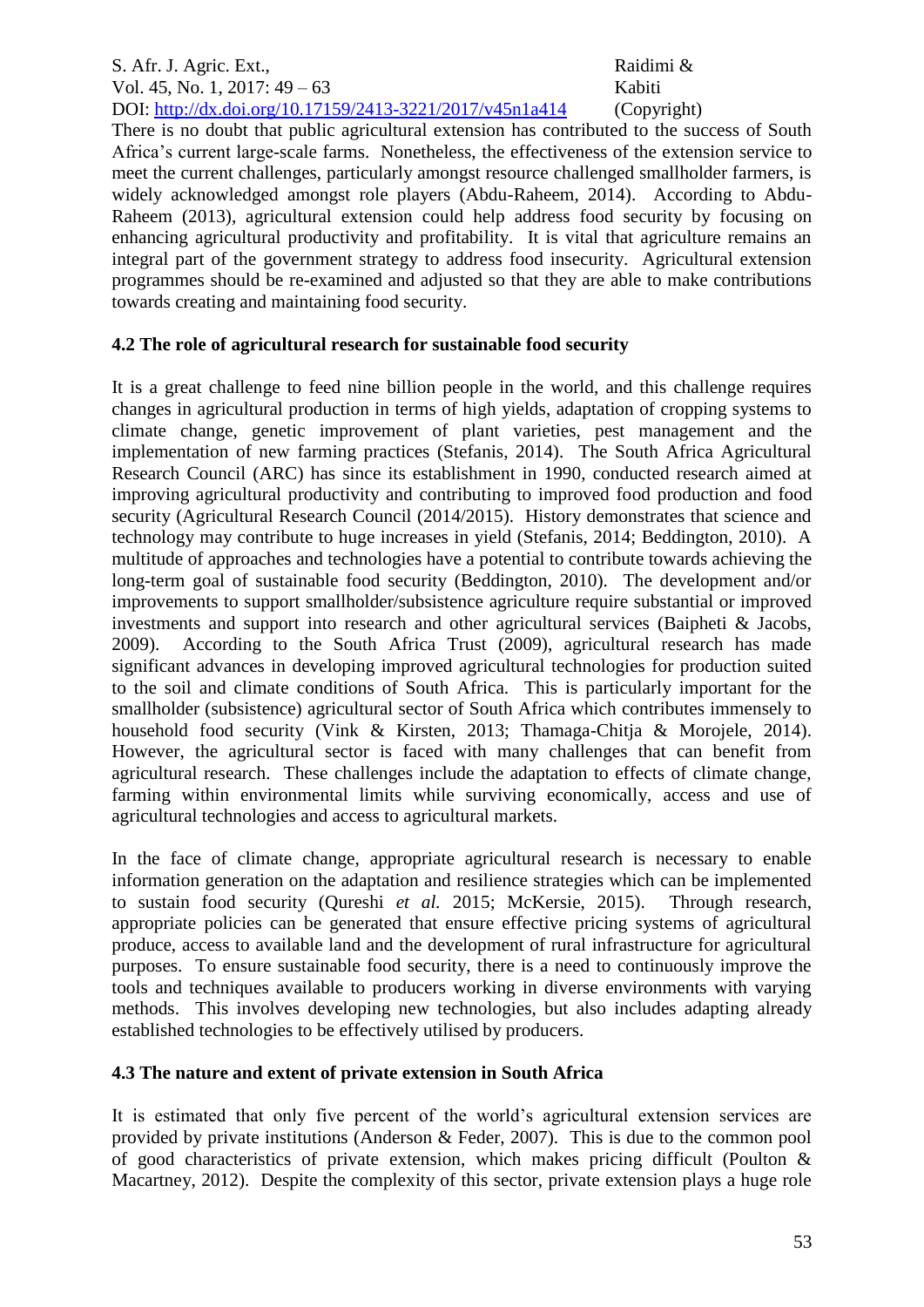as a complementary structure to public extension service or government extension service. This is particularly true for a country like South Africa which has a dualistic agricultural sector composed of smallholder and large-scale farmers (subsistence and commercial farmers).

South Africa has three major agricultural development goals at the national level, which according to Van Niekerk *et al.* (2011), determine the activities of agricultural extension in South Africa. These are to achieve national food security, improve rural livelihoods, and improve resource management. The named activities are required by the government extension service to reach these goals, requiring the active participation of the government extension services.

Agricultural education institutions are also potential advisory service providers. However, the role of universities and other agricultural education institutions in providing extension services has been limited, including collaborative activities with NGO's and private providers (Koch &Terblanché, 2013). Commodity orientated extension or technical assistance is also growing through private companies and through some government and private joint ventures. A very good and successful example of a joint venture is that formed between South African Sugar Association (an industry-based private entity) and the Department of Agriculture and Environment Affairs for smallholder sugarcane growers in South Africa (Rivera & Alex, 2004). This public-private joint venture offers opportunities to provide services to small farmers, while linking them to viable market opportunities. This initiative serves the interest of the industry and helps the government to meet important social objectives. The identified public-private joint venture has a bright future, as it is a way of expediting service delivery to smallholder farmers who need a service for which they are unable to pay. This joint venture should be considered a prime example of a successful strategy that can be incorporated in the design of a national model of an extension model that can serve the smallholder farmers in South Africa (Rivera & Alex, 2004).

With sufficient funding, many private sector firms can organise, manage and deliver extension services more efficiently than government agencies. The 'traditional' home of agricultural experts in South Africa has been in higher education institutions and the government. However, increasingly more individuals have left these institutions and have set up private consulting and/or service providing businesses which offer a wide range of agricultural related services, including technical production advice, marketing, infrastructure development (for example irrigation), business management and research (Liebenberg, 2015). According to Liebenberg (2015), the following organisations and businesses are potential partners in the overall extension strategy of South Africa and their inclusion needs to be deliberately considered:

- Commodity Organisations: About 33 commodity organisations currently exist in South Africa. They provide services like producer representation industry promotion, information sharing, quality assurance, industry transformation, and research. Some of these organisations have well established farmer support programmes aimed at new entrants to farming and have become preferred service providers to departmental farms settlement programs.
- Organised Agricultural Organisations: Four institutions exist within this sphere, namely, AgriSA, The Transvaal Agricultural Union (perceived to be solely focused on commercial Agriculture), the National African Farmers Union (NAFU) primarily focusing on black stallholder farmers, and the African Farmers Association of South Africa (AFASA). These organisations serve as the mouthpiece for farmers at national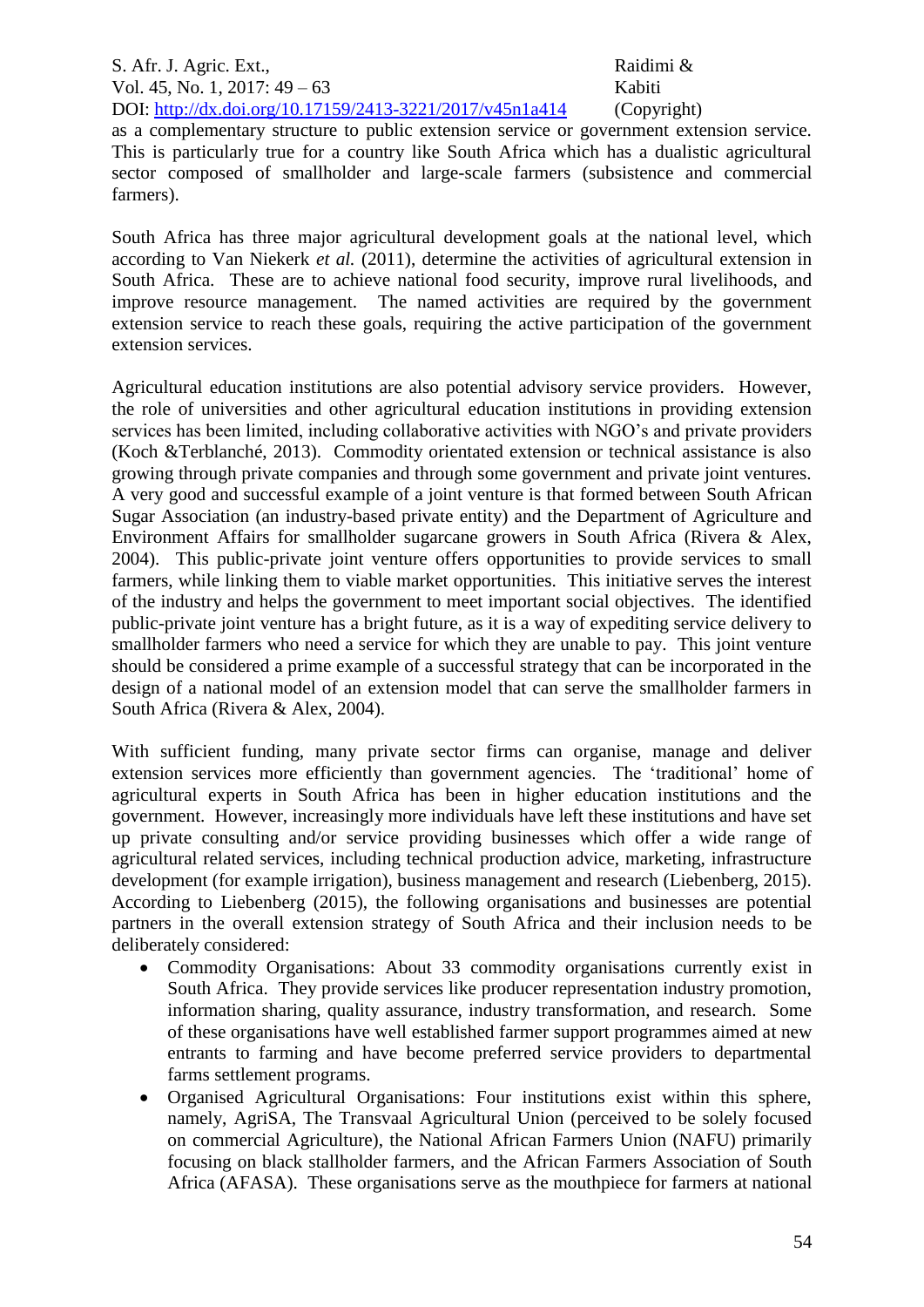level, with the purpose of ensuring the best possible financial and social position for the farmer within the national economy.

- Non-Government Organisations (NGO): In South Africa, there are 16 NGO's focusing on agriculture; 23 on rural development; and 10 that deal with land issues. The services provided by these institutions generally range from skills development to legal support. As it stands, these organisations could serve as an additional source of scarce capacity.
- Private Consultants: This category consists of individuals, associations and companies. The scope of their services is diverse, ranging from input supply to agricultural and rural development support. These consultants could serve as a rich source of partnerships available to extension services.
- Agri-business and Banks: Another source of support to farmers is commercial banks and agri-business industries. Commercial banks have well established agricultural divisions dedicated to providing financial support to commercial farmers, but at commercial principles. Although banks do not promote themselves as extension providers, they do possess the potential to assist in the provision of access to technical support to their clients. The Agri-business sector provides technical support services to commercial farmers. All the major commercial banks have an agricultural division specialising in tailor made financial services to the farming community. These include specialist services from agricultural economists and advisors ranging from support in development of business plans to insurance services. Land Bank, in particular, provides financial support to emerging farmers. The Department of Agriculture Forestry and Fisheries (DAFF) also provides financial assistance through a programme called MAFISA. A second program of DAFF offers grants to support short term operating expenses and small operating needs such as machinery. It targets a similar group of beneficiaries as MAFISA.

# **4.4 The nature and extent of private research and development in South Africa**

Munyuwa *et al.* (2002), noted that farmers, universities and colleges, private organisations and non-governmental organisations are not fully acknowledged in practice as potential information sources by extension organisations in South Africa. Any existing relationships amongst extension and these institutions have been informal and indirect. These institutions are however rich in knowledge and information. They also provide dynamism in information generation that can greatly enhance agricultural extension information needs, subsequently improving services provided to farmers, contributing to sustainable food security. Extension organisations, research institutions, farmer groups/organisations and universities are all stakeholders in the extension, research and educational process.

The following facts have been extracted from a study undertaken to assess Private Sector Agriculture Research and Innovation in South Africa as indicators of the extent and nature of private research and development in South Africa (Kirsten *et al.*, 2010):

The South African public research network is the largest in Africa even though it is under serious pressure. The pressure comes in the form of serious funding shortages which has resulted in poor management and loss of research expertise. This has impacted on the quality of research produced by the public sector. Consequently, provisions of research have shifted more and more to the private sector, largely because the public system could not deliver on the demands of primary and secondary agriculture.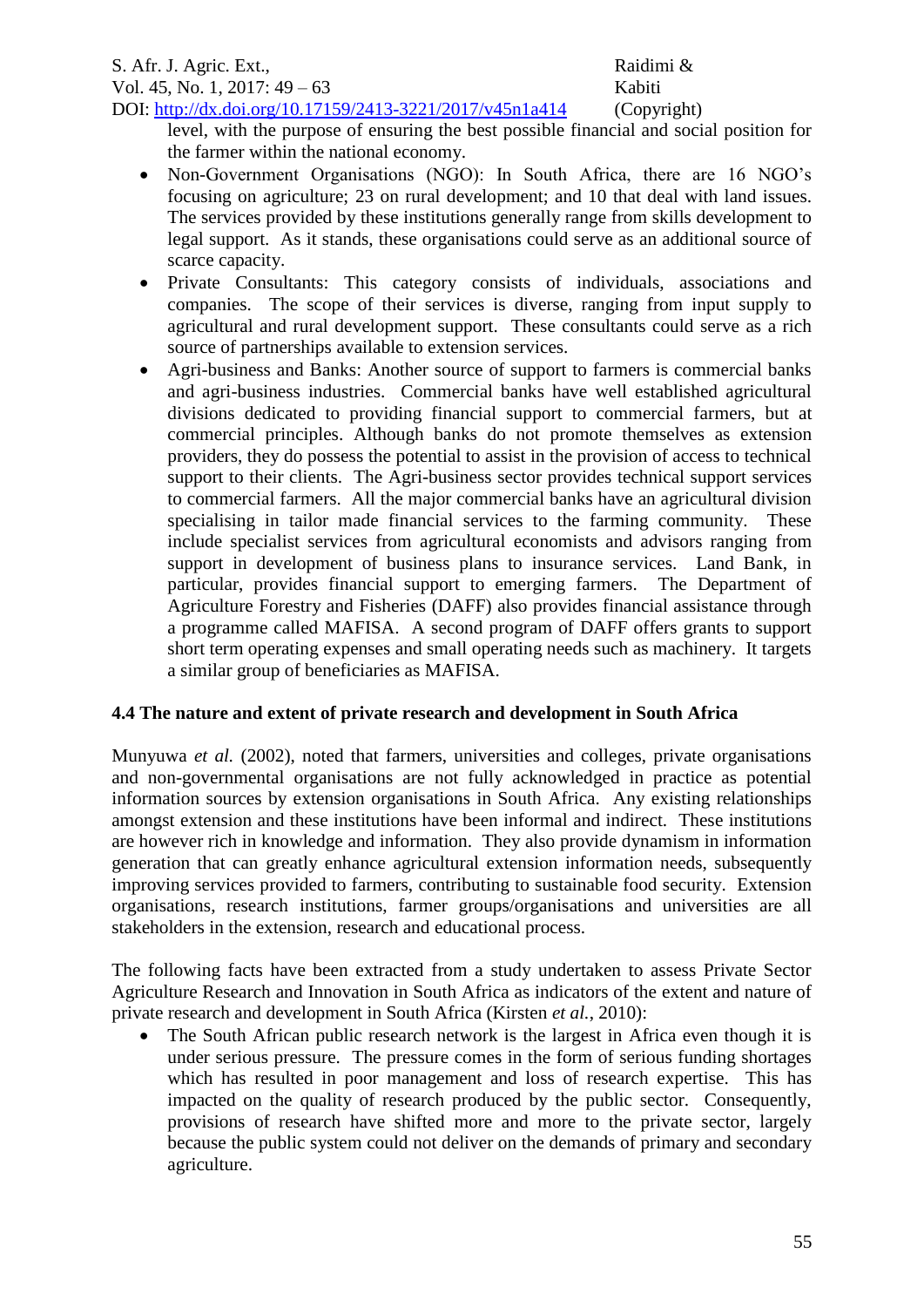#### S. Afr. J. Agric. Ext., Raidimi & Vol. 45, No. 1, 2017: 49 – 63 Kabiti DOI: <http://dx.doi.org/10.17159/2413-3221/2017/v45n1a414> (Copyright)

- Agricultural Research and Development is increasing its engagement of the private sector in terms of funding and the actual execution of research globally. This is also the case in most developing countries, such as Brazil, India, Columbia and Mexico who have restructured their policies to encourage private sector participation in agricultural research and development. Similarly, South Africa has also increased privatisation of agricultural research.
- Agricultural research is dominated by the private sector in South Africa. However, there is no available data to quantify to what extent, due to the limited number of institutions carrying out such statistical research.
- There are very few policies influencing participation of the private sector in South Africa's agricultural research and development. The major policies are the deregulation of the agriculture input and product markets as well as the liberation of agricultural trade.
- Most private agriculture firms import technology developed by foreign companies as opposed to being innovators of their own local technology. This is because the firms have partnerships with foreign multinational companies and operate as subsidiaries of these foreign companies. This impacts negatively on the country's economy. In addition, imported technology is not usually suitable for the local environment.

# **4.5 The need for public-private partnerships in extension and research for development in South Africa**

*4.5.1 The need in extension system*

Extension programmes in South Africa lack a coherent link, both with their producers and with the agricultural research sector. The private sector has become an important alternative to public extension in providing technical inputs, information, training and organisational support services to farmers and rural households (Abdu-Raheem, 2014).

Extension leaders in South Africa cannot ignore the interdependent economic and social environment where the emerging roles of the private sector are becoming well organised and appreciated. Failure to do so would result in the further deterioration of extension programmes and undermine long-term credibility of extension systems. To continue with a "business as usual" attitude could put extension in direct competition with the private sector (a struggle that extension is unlikely to win) (Christoplos, 2010). Instead, extension leaders need to determine how public extension and private extension sectors can work together in a partnership that will serve long-term societal interests. Pluralism, as opposed to a single dimension strategy, should be adopted in organising extension programmes in South Africa (Koch & Terblanché, 2013).

Furthermore, in view of the challenges facing farmers in South Africa today, the structural transformation of agricultural extension systems is unavoidable. South Africa needs to pursue greater involvement by the private non-profit and for-profit sectors as means of improving the effectiveness and sustainability of agricultural extension systems. Public extension should not view the private sector as a threat, but as possible opportunities to forge new partnerships. The private sector can provide extension services more efficiently and effectively than the public sector agencies. These advantages increase the likelihood of longterm and sustainable services (Alex *et al.* 2004).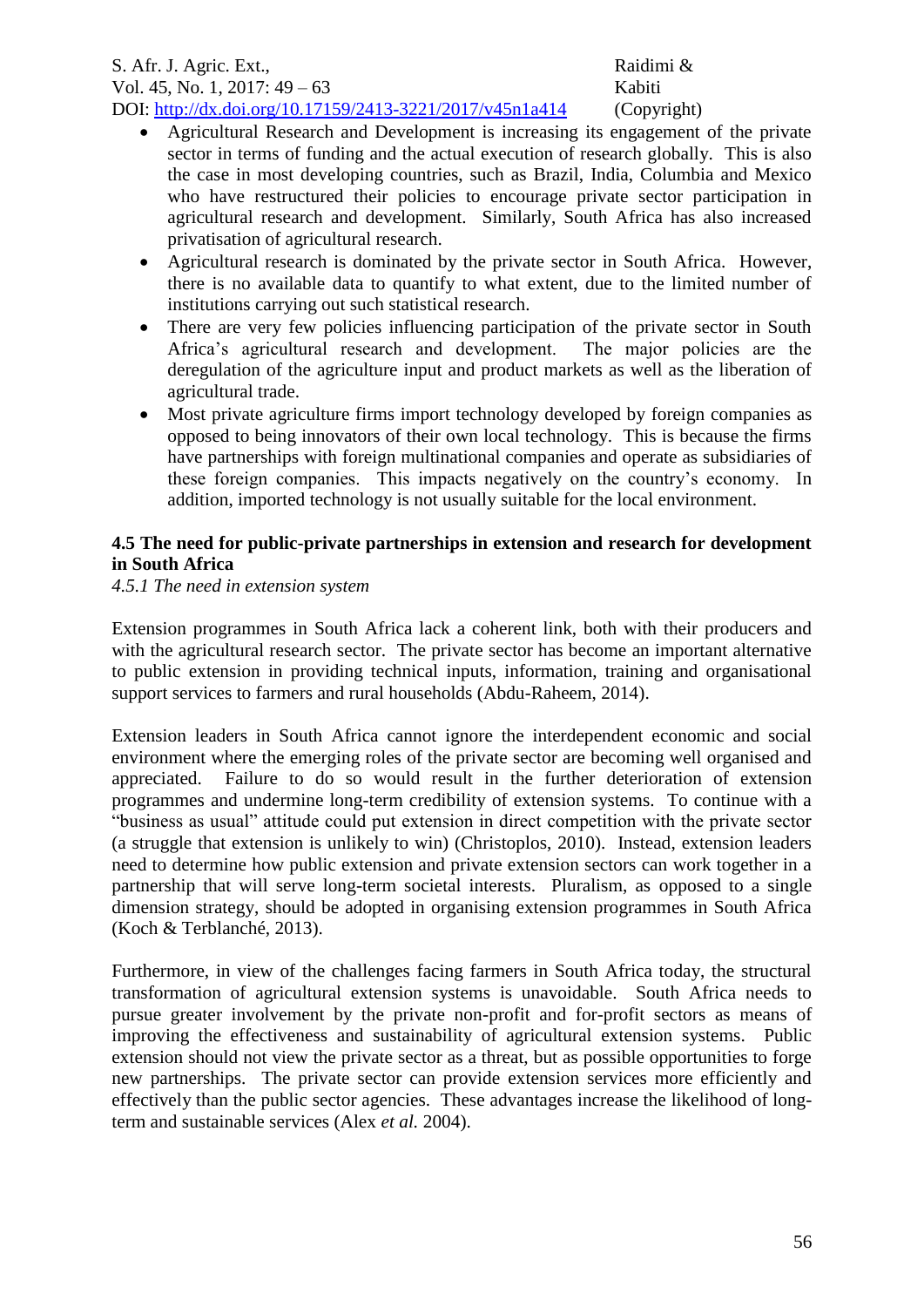S. Afr. J. Agric. Ext., Raidimi & Vol. 45, No. 1, 2017: 49 – 63 Kabiti DOI: <http://dx.doi.org/10.17159/2413-3221/2017/v45n1a414> (Copyright) *4.5.2 The need in research*

Over the past decade, public investment in agricultural research has lagged compared to other sectors. The agricultural sector faces monumental challenge such as food insecurity. The solution to this challenge seems veiled in the complexity requiring greater collaborative research efforts and partnerships, as well as optimal utilisation of limited resources (Department of Agriculture, Forestry & Fisheries, 2008). Moreover, the National Agricultural Research and Development Strategy (Department of Agriculture, Forestry and Fisheries, 2008) in South Africa calls for a stronger collaborative effort and partnerships in agricultural research for development. Originating from this strategy will be the development of a national agricultural research agenda with broadly defined stakeholder inputs.

According to the Department of Agriculture, Forestry and Fisheries (2008), collaboration and partnerships amongst research organisations are important for the growth of the industry. There is an array of actors and potential players in agricultural research and development, each with their own mandates, strengths, and weaknesses. The promotion of partnerships and collaborations amongst these organisations should be guided and sustained.

## **4.6 The roles of private and public sectors in partnerships**

South Africa, like other developing countries, has joined other nations around the world in resorting to PPP's as an integral strategy to improve its deeply rooted socio-economic, political, fiscal and societal problems. The public and private sectors in South Africa have complementary roles to play in a PPP (Fombad, 2014). PPP's enhance service deliveries through partnerships between the public and private sectors while achieving their goals to the benefit of everyone in the country (Nsasira *et al.*, 2013).

## **4.7 The benefits of public-private partnerships**

Research partnerships in South Africa can lead to food insecurity solutions. They can improve local agricultural practices and develop stable production of crops that are more nutritious, better adapted to local growing conditions and resistant to pests. PPPs can help farmers gain greater access to fundamental resources so that they can manage their production process more reliably, at less cost and with greater certainty. Successful PPPs can also:

- improve the efficiency of developing locally (adapted innovation),
- enable technology to be distributed more effectively to local farmers,
- help farmers continuously improve and make the most of sustainable agricultural practices,
- promote the effective and responsible application of new technologies, and
- provide social and economic value to farmers and communities.

By working together through PPPs, these two sectors can bring together the necessary experiences, knowledge, investment, technologies, and resources to address agricultural issues which may have been overlooked by a single-sector programme or approach. Capacities to identify opportunities, develop common interests, and negotiate commitment are pre-requisites for a successful PPP. Yet, many PPPs fail due to the lack of both skills amongst the partnering agents and effort to strengthen these skills.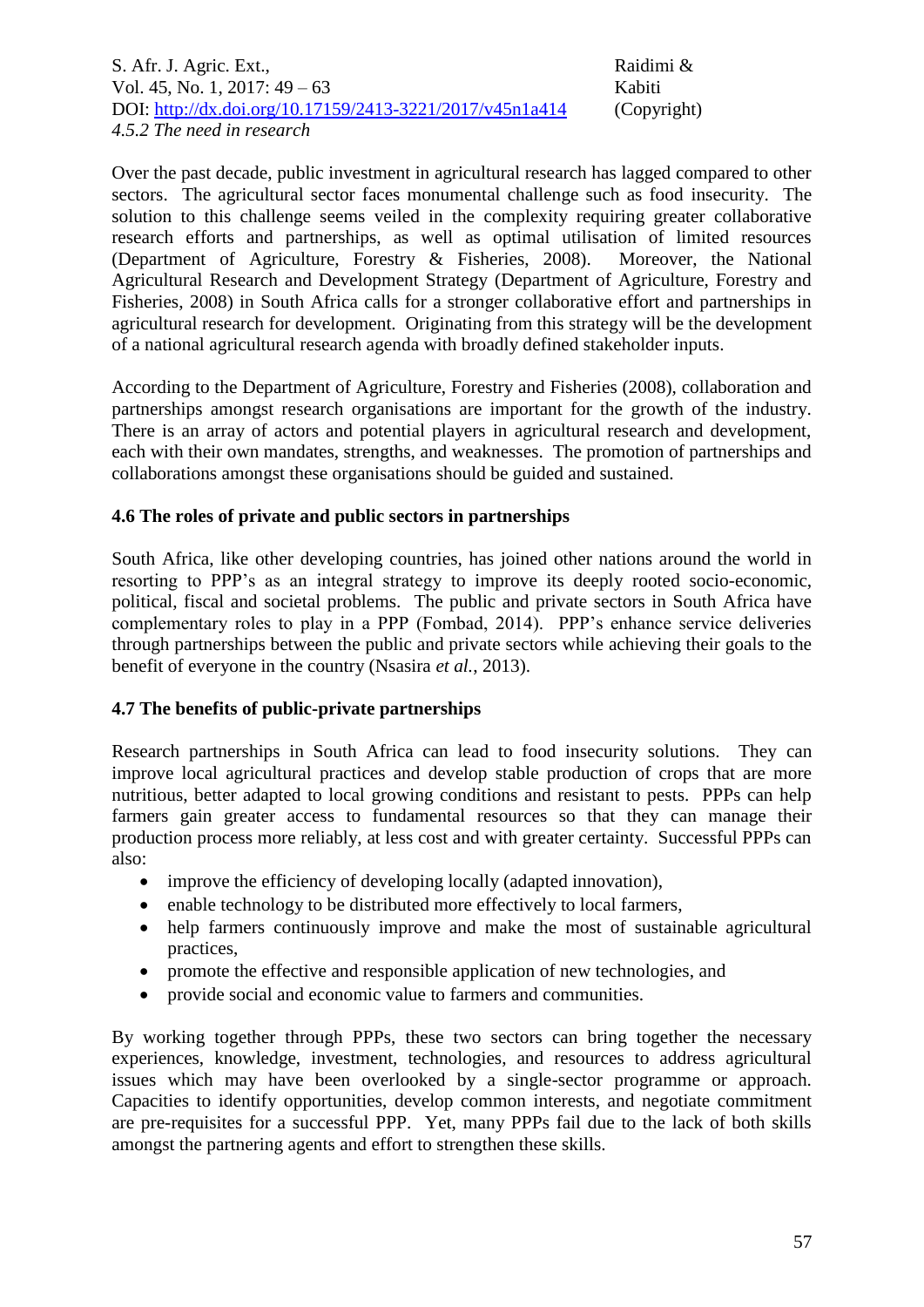#### S. Afr. J. Agric. Ext., and the same state of the state of the Raidimi & Vol. 45, No. 1, 2017: 49 – 63 Kabiti DOI: <http://dx.doi.org/10.17159/2413-3221/2017/v45n1a414> (Copyright) **4.8 The challenges of public-private partnerships**

Successful PPPs are certainly emerging in South Africa. However, the picture is much more complex and the prevalence of these arrangements are less than expected (Kaiser *et al.*, 2005). Developing a successful PPP programme is a complex undertaking and involves a number of key challenges to be addressed (World Bank Group, 2014). Various generic problems emerge that relate firstly to forming partnerships between public and private sectors, and secondly to operating together in a partnership framework.

Some of the problems are a result of the bureaucratic nature and procedures of the public sector which is limiting and inflexible in nature. Considering that this challenge has been around for decades, there is a need for the government to review some of their operational procedures in light of their impact on government clientele. Difficulties experienced are also as a result of different working styles and reward structures of private and public extension systems (National Treasury PPP Unit, 2007). In addition, the public sector lacks business culture and has limited experience of working in commercial settings with no experience of working with the private sector or even in partnerships. Partnerships often fail due to a lack of trust between the public and private sectors. To combat these challenges, both parties need to be flexible and willing to meet each other halfway so that they all meet their objectives. For example, the public sector could accept reduced profit margins whilst the public sector could play a more active role in expense incurring activities in a partnership (Support Program for Accelerated Infrastructure Development–SPAID, 2007; Mitchell, D & Fakisandla Consulting, 2007).

Expenditure by the private sector has increased and will remain important in performing agricultural research. However, to ensure sustainability and efficiency of this framework, collaboration between the public and private sectors, between international organisations and the private sector; as well as between private firms will be crucial. The government must also play its role in providing an enabling environment for private sector research by addressing some of the policy concerns encountered by the private sector (Kirsten, Choolwe. & Ruan, 2010).

## **5. CONCLUSION**

The study revealed that:

- Both public and private extension and research sectors have significant roles to play in order to sustain food production in South Africa. These roles include generation of appropriate and timely information and technology.
- Public-private partnerships constitute a new mode of operation in many fields of development, including agricultural extension and agricultural research. These are increasingly being emphasised as an effective mechanism to improve public service provision and implementing development programmes in South Africa.
- The potential for public-private sector partnerships in South Africa is expected to grow.
- South Africa has the largest research network in Africa, but its once prestigious public research systems has come under extreme pressure as a result of funding shortages and poor management, as well as a loss of research expertise.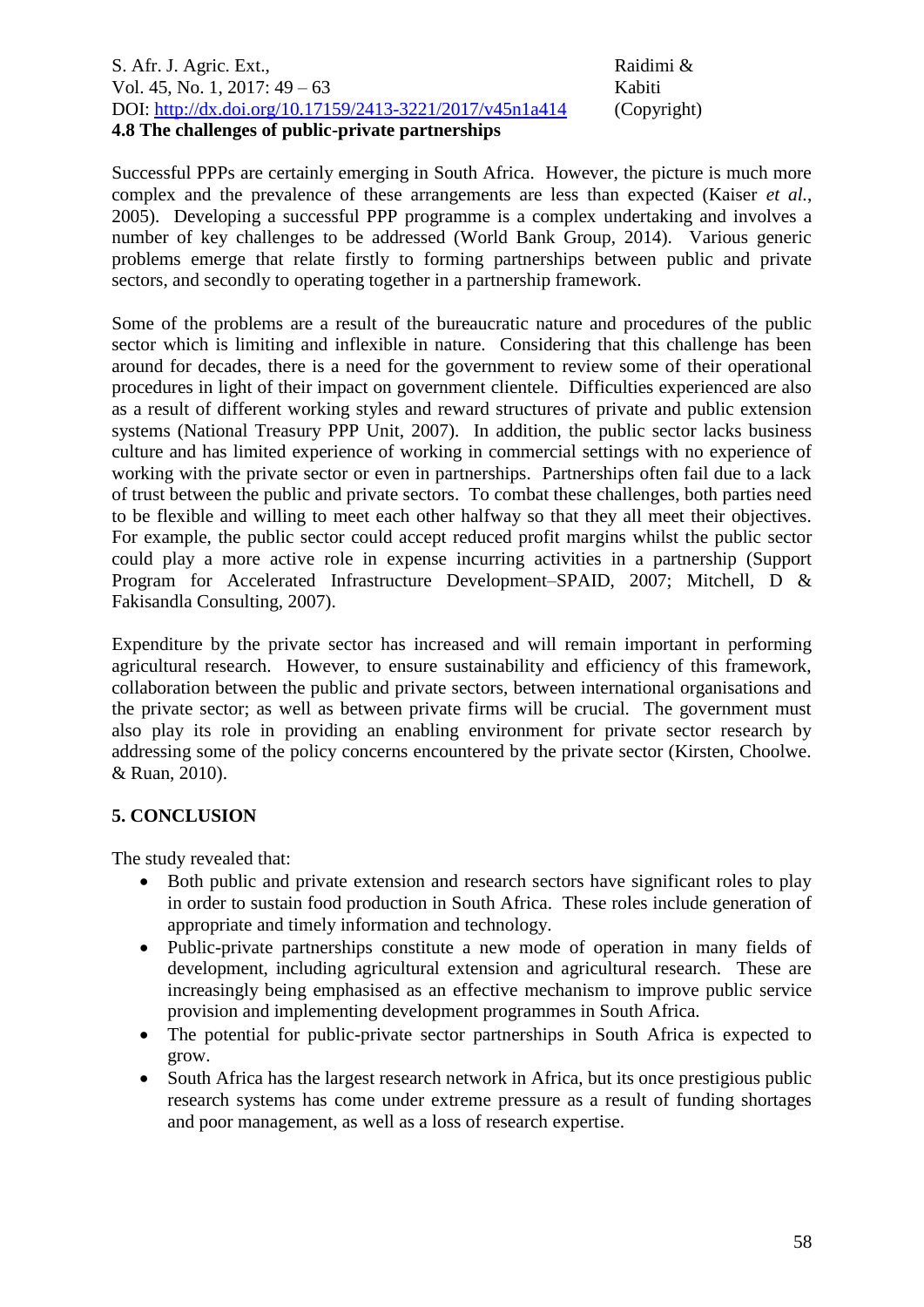Based on the findings of the current study, the following recommendations can be put forward:

- South African agricultural extension service and research for development are challenged to improve food security and it is therefore vital that agriculture and agricultural research remain an integral part of the government strategy to address food insecurity and poverty at household level. Agricultural research and extension institutions can bring an increase in production, however, these institutions cannot operate in a vacuum, irrespective of how good they may be. There are various prerequisites for research and extension to operate successfully. Firstly, there needs to be government commitment to agriculture and agricultural research and extension. This assumes that economic policies will be supportive of agriculture and the institutional environment must be supportive of research and extension. Secondly, public research and extension should not work in isolation. Closer working relations between research and extension organisations should therefore be encouraged to reach every farmer seeking facilitation.
- Considering the current poor reach of extension and the limited investment in extension, South Africa needs more public-private partnerships with better coordination amongst them. Some of the public funding should be used to expand pluralistic extension arrangements by way of contracting and developing joint programmes. Public extension should take lead in connecting these different extension providers and enabling effective communication that can foster partnerships. Identifying potential partners and developing working relationships amongst the different agencies should be the main task of extension managers at the provincial, district and local levels. Development of extension policies and operational guidelines to promote pluralism and partnerships at the state level would go a long way in reforming extension and enabling PPPs.
- Public agricultural extension services in South Africa is forced to adapt to new funding constraints and a changing agricultural sector. The extension services need to change from being a unified public-sector service to that of a multi-institutional network of knowledge and information to support rural people. This implies that the government need to act to redefine extension and implement a coherent extension policy to advance a pluralistic system of extension providers. Since rural knowledge and information requirements are diverse, there are various benefits from having a range of providers to delivering advice, technology and innovations, and facilitating services. Such a strategy requires new mechanisms for financing or co-financing public good services and most importantly, requires mechanisms for enhancing the quality of services provided by diverse institutions. In pursuing such a strategy, the government requires a better understanding of existing extension services and a design of extension policy which is supportive of a pluralistic system. It is also necessary that they conduct an inventory of actors, for instance, who provides what to whom, as well as an assessment of the quality of the services rendered before deciding on any reform.
- Institutions such as commodity organisations, financial organisations, academic institutions, research institutions, farmer organisations and other NGO's should, as stated in the Department of Agriculture, Forestry and Fisheries Strategic Plan for Smallholder Support 2011-2014/15, participate in the development and support of smallholder producers through provision of linkages and technical support.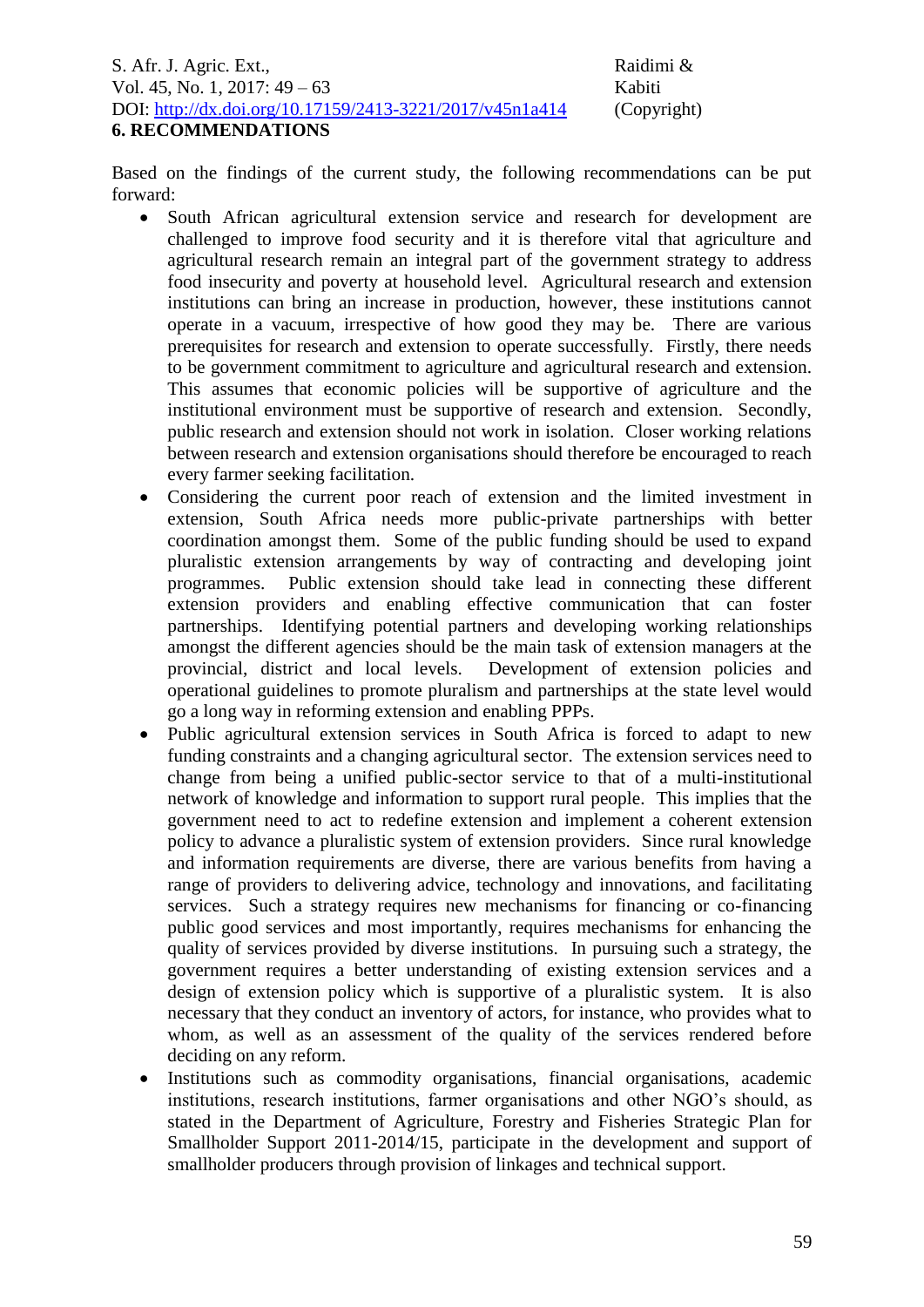- The study recommends that in order to ensure sustainability and efficiency of private sector research, collaboration between the public and private sectors as well as international organisations will be crucial.
- In recommendation, the South African government needs to encourage increased participation by the private sector in agricultural extension and agricultural research for development. There should be a growing awareness, in both the public and private sectors, of the significant benefits that can be derived from such collaborations.
- Moreover, if public-private sector partnerships are to fulfil their potential in South Africa, new ways must be found to break down barriers and increase communication and trust between the two sectors.

# **REFERENCES**

- ABDU-RAHEEM, K. A. & WORTH, S. J., 2011. Household food security in South Africa: Evaluating extension's paradigms relative to the current food security and development goals. *South African Journal of Agricultural Extension,* Vol 39 No 2 (392), 91–103. Pretoria (Jan. 2011).
- ABDU-RAHEEM, K. A. 2013. The role of Agricultural Extension in promoting Food Security in the context of encouraging biodiversity conservation in South Africa: The case of KwaZulu Natal. PhD Thesis. Agricultural Extension and Rural Resource Management. School of Agriculture, Earth and Environmental Sciences, College of Agriculture, Engineering and Science. University of KwaZulu- Natal. South Africa. November 2013.
- ADU-RAHEEM, K. A. 2014. Modelling effective and simultaneous promotion of food security and biodiversity conservation through agricultural extension activities. *South African Journal of Agricultural Extension*. Vol. 42 No 2.
- AGRICULTURAL RESEARCH COUNCIL. 2014/2015. Agricultural Research Council Annual Report 2014/15. Transforming Africa Agriculture: harnessing opportunities for inclusive growth and sustainable development. Republic of South Africa. Pretoria
- ALEX, G., BYERLEE, D., HELENE-COLLION. M., & RIVERA, W. 2004. Extension and Rural Development: Converging Views on Institutional Approaches? Agriculture and Rural Development Discussion Paper 4. The World Bank
- ALTMAN, M., HART, T. & JACOBS, P. 2009. Food Security in South Africa. Human Science Research Council. Pretoria. South Africa.
- ANDERSON, J. & FEDER, G. 2007. Agricultural extension. In Evenson, R. & P. Pingali (Eds.) *Handbook of agricultural economics,* 3 (2343–2378).
- BAIPHETI, M. N. & JACOBS, P. T. 2009. The contribution of subsistence farming to food security in South Africa. *Agrekon,* Vol 48, No 4*.*
- CHIKAIRE, J., NNADI, F. N. NWAKWASI, R. N. & EJIOGU- OKEREK, N. 2011. The changing Roles of Agricultural Extension to Achieve Food Security and Improve Rural Livelihoods in Imo State, Nigeria. Department of Agricultural Extension. Federal University of Technology Owerri. Department of Agricultural Management and Extension.
- COLLETT, K. & GALE, C. 2009. Training for Rural Development: Agricultural and Enterprise Skills for Women Smallholders*.* City & Guilds Centre for Skills Development, 24-30 West Smithfield, London EC1A 9DD, United Kingdom.
- CRAUSER, G. 2003. Guidelines for successful Public-Private Partnerships. European Commission Directorate General Regional Policy. Brussels. February 2003. *From*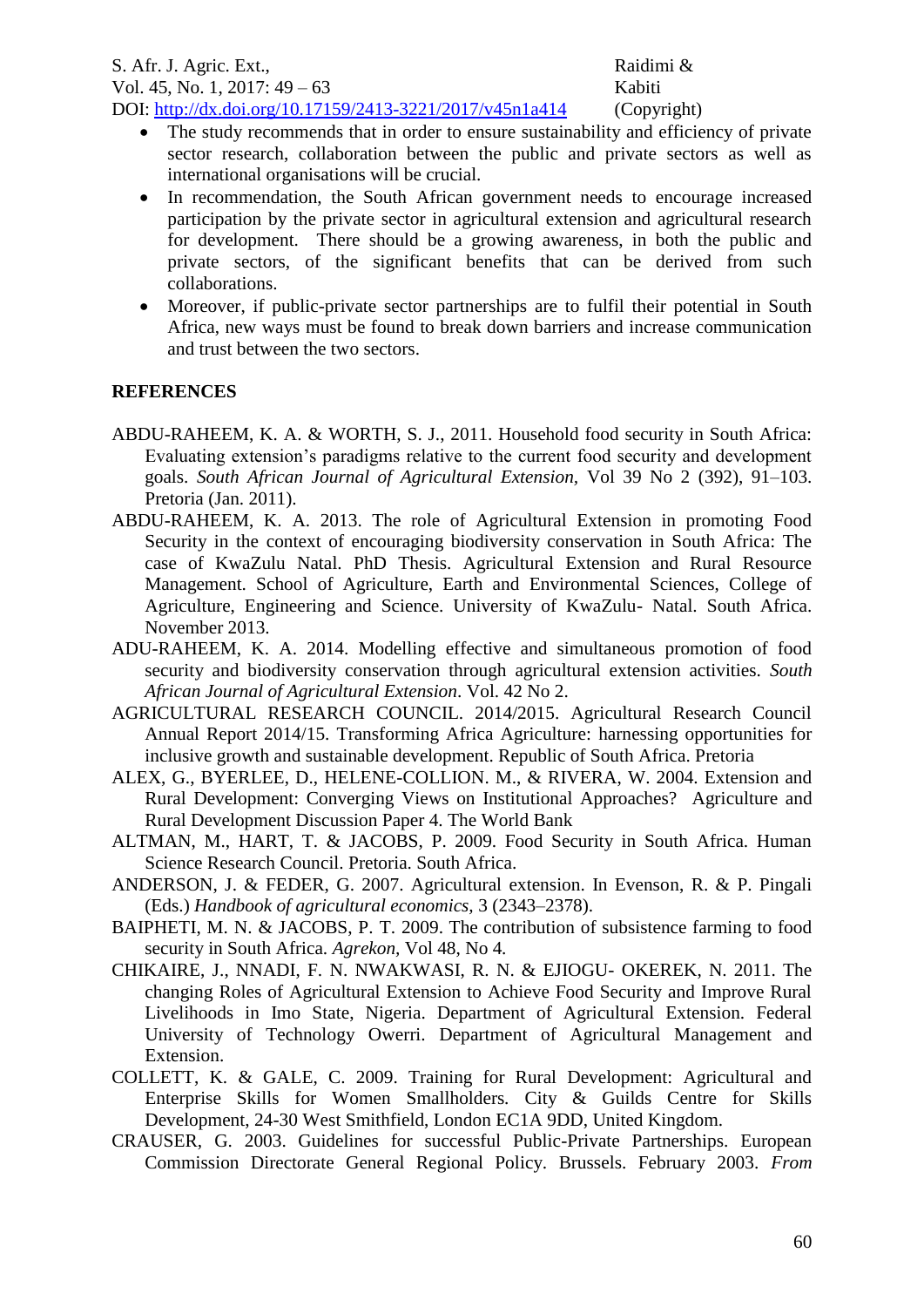S. Afr. J. Agric. Ext., Raidimi &

Vol. 45, No. 1, 2017: 49 – 63 Kabiti

DOI: <http://dx.doi.org/10.17159/2413-3221/2017/v45n1a414> (Copyright) http://ec.europa.eu/regional\_policy/sources/docgener/guides/ppp\_en.pdf. Accessed on [12February 2016.](http://ec.europa.eu/regional_policy/sources/docgener/guides/ppp_en.pdf.%20Accessed%20on%2012February%202016)

- CHRISTOPLOS, I. 2010. Mobilizing the potential of rural and agricultural extension. Danish Institute for International Studies, Food and Agriculture Organization. Rome.
- DEPARTMENT OF AGRICULTURE, 2001. The Strategic Plan for South Africa Agriculture. Department of Agriculture. Republic of South Africa. Pretoria.
- DEPARTMENT OF AGRICULTURE, 2002. The Integrated Food Strategy for South Africa. The National Institute for Economic Policy. Pretoria, South Africa. *From*  <http://www.nda.agric.za/doaDev/sideMenu/foodSecurity/policies.pdf> *. Accessed on 20 February 2015.*
- DEPARTMENT OF AGRICULTURE, 2005. Norms and Standards for Extension and Advisory services in Agriculture. Directorate: Scientific Research and Development. Pretoria. **South** South Africa. *From* [http://www.nda.agric.za/doaDev/sideMenu/NationalExtensionSupport/docs/](http://www.nda.agric.za/doaDev/sideMenu/NationalExtensionSupport/docs/%20NORMS_AND_%20STANDARD_BOOKLET.pdf)  [NORMS\\_AND\\_ STANDARD\\_BOOKLET.pdf](http://www.nda.agric.za/doaDev/sideMenu/NationalExtensionSupport/docs/%20NORMS_AND_%20STANDARD_BOOKLET.pdf) *.Accessed on 3 March 2015.*
- DEPARTMENT OF AGRICULTURE, 2008. National Agricultural Research and Development Strategy 2008. Department of Agriculture. Republic of South Africa. Pretoria.
- DEPARTMENT OF AGRICULTURE, FORESTRY AND FISHERIES, 2013. Strategic Plan for Smallholder Support 2011-2014/15. Republic of South Africa. Directorate: Small Holder Development. Directorate of communication. South Africa. *From*  [http://www.nda.agric.za/doaDev/sideMenu/SmallHolder/docs/Strategic%20Plan%20for](http://www.nda.agric.za/doaDev/sideMenu/SmallHolder/docs/Strategic%20Plan%20for%20Smallholder%20Support.pdf) [%20Smallholder%20Support.pdf.](http://www.nda.agric.za/doaDev/sideMenu/SmallHolder/docs/Strategic%20Plan%20for%20Smallholder%20Support.pdf) *Accessed on 3 March 2015.*
- FOMBAD, M. C. 2014. Enhancing accountability in Public-Private Partnerships in South Africa. Southern African Business Review, 18 (2014). Department of Information Science. University of South Africa. South Africa.
- FOOD AND AGRICULTURE ORGANIZATION, 2010. The State of Food Insecurity in the World. Addressing food insecurity in protracted crises. Rome. *From*  <http://www.fao.org/docrep/013/i1683e/i1683e.pdf>*. Accessed on 17 October 2015.*
- FOOD AND AGRICULTURE ORGANIZATION (FAO), INTERNATIONAL FOOD FOR AGRICULTURAL DEVELOPMENT (IFAD), & WORLD FOOD PROGRAM (WFP). 2014. The State of Food Insecurity in the World. Strengthening the enabling environment for food security and nutrition. Food Agriculture Organization. Rome.
- JOSHI, P. K., KUMAR, P. & PARAPPURATHU, S. 2015. Public Investment in Agricultural Research and Extension in India. *Eur J Exp Res,* (27) 438–451.
- KAISER ASSOCIATES. 2005. Public Private Partnerships KwaZulu-Natal Benchmarking Study. Economic Information Management Unit. Department of Economic Development. South Africa. From http:// www.thepresidency.gov.za/electronicreport/ downloads/volume\_4

/business\_case\_viability/BC1\_Research\_Material/KZN\_PPP\_Bench.pdf . Accessed on *27 February 2016.*

- KIRSTEN, J. H. CHOOLWE. H. & RUAN, S. 2010. Assessing Private Sector Agriculture Research and Innovation in South Africa. A Paper presented at the Joint 3<sup>rd</sup> African Association of Agricultural Economics  $(AAAE)$  and  $48<sup>th</sup>$  Agricultural Economists Association of South Africa (AEASA) Conference, Cape Town, South Africa September 19-23, 2010.
- KOCH, B. H. & TEREBLANCÉ, S. E. 2013. An overview of agricultural extension in South Africa. *S. Afr. J Agric. Ext,* 41(1), 03-13.
- LIEBENBERG, F. 2015. Agricultural Advisory Services in South Africa. A discussion Paper. Department of Agricultural Economics, Extension and Rural Development. Faculty of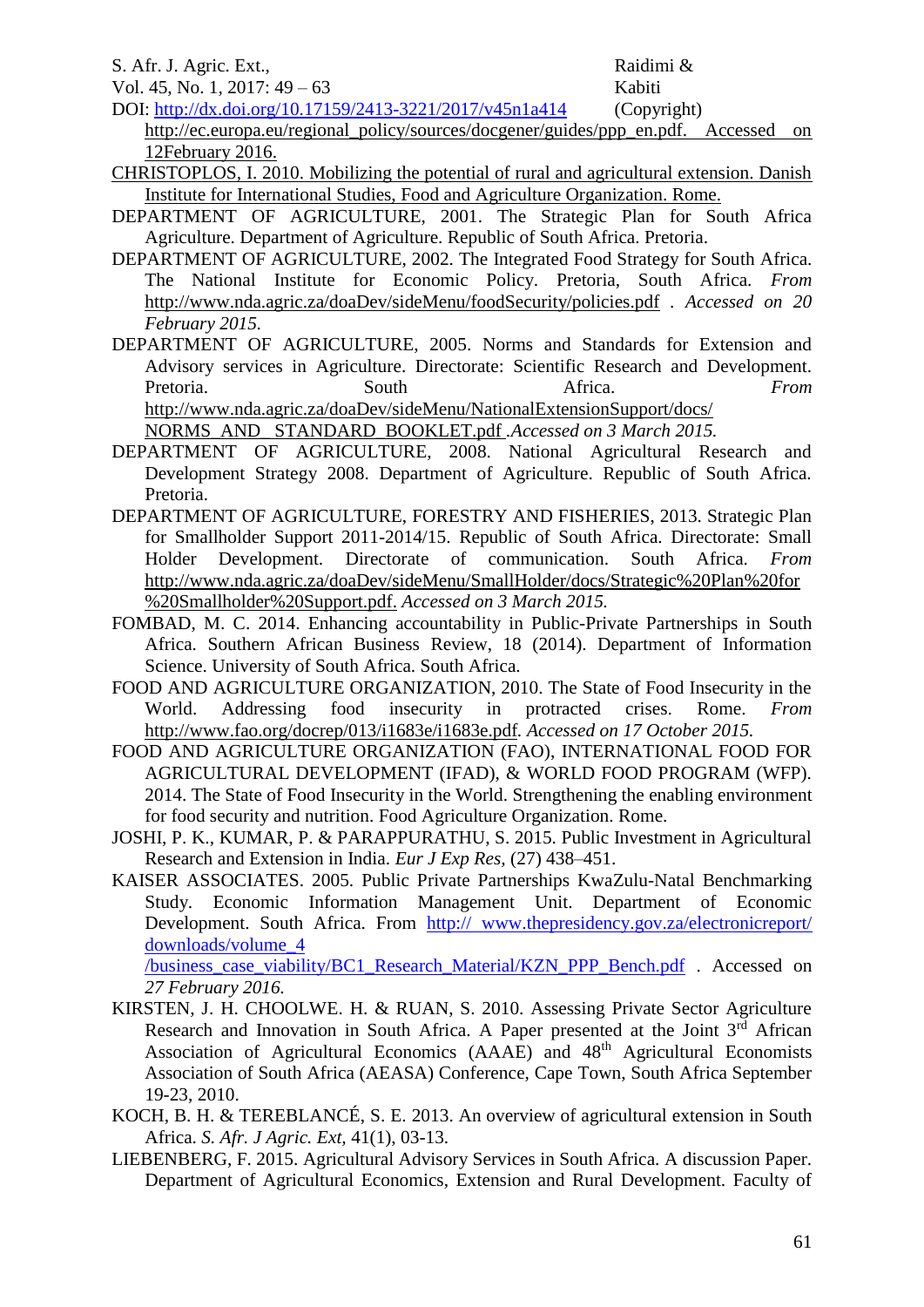S. Afr. J. Agric. Ext., Raidimi &

Vol. 45, No. 1, 2017: 49 – 63 Kabiti

DOI: http://dx.doi.org/10.17159/2413-3221/2017/y45n1a414 (Copyright) Natural and Agricultural sciences. University of Pretoria. South Africa. *From*  [http://www.up.ac.za/media/shared/108/2015%20Working%20papers/agric\\_advisory\\_ser](http://www.up.ac.za/media/shared/108/2015%20Working%20papers/agric_advisory_services.zp64017.pdf) [vices.zp64017.pdf](http://www.up.ac.za/media/shared/108/2015%20Working%20papers/agric_advisory_services.zp64017.pdf) *. Accessed on 3 March 2015.*

- MCKERSIE, B. 2015. Planning for food security in a changing climate. *J. Exp. Bot, (2015), 1-16*
- MITCHEL, D. & FAKISANDLA CONSULTING. 2007. Capacity Development for Partnerships in South Africa: Increasing service delivery through partnerships between private and public sector. Report of findings of need assessment. October 2007. Report commissioned by GTZ.
- MITCHEL, D. 2008. Partnerships between Government and Business in South Africa: A practical guide. German Ministry for Economic Corporation and Development. Germany.
- MUNYUWA, C. N., ADAMS, P. F. & THOMSON, J. S. 2002. Designing Effective Linkages for Sustainable Agricultural Extension Information Systems among Developing Countries in Sub-Saharan Africa. Department of Agricultural and Extension Education. The Pennsylvania State University. AIAEE 2002 *Proceedings of the 18th Annual Conference, Durban, South Africa,* 301-307.
- NASEEM. A., SPIELMAN, D. J. & OMANO. S. W. 2010. Private–Sector Investment in R&D: A Review of Policy Options to Promote its Growth in Developing-Country Agriculture. *Agribusiness,* Vol. 26 (1) 143-173*.* Wiley Inter Science. World Bank
- NATIONAL TREASURY PPP UNIT. 2007. Introducing Public Private Partnerships in South Africa. South Africa.
- NGOMANE, T., THOMSON, J. S. & RADHAKRISHNA, R. B. 2002. Public sector cultural extension system in the Northern Province of South Africa: A system undergoing transformation. *JIAEE,* 9 (3), 31-37*.*
- NIEUWOUDT, T. W. & NIEUWOUDT, W. L. 2004 Privatising Agricultural R&D, an example from the South African Sugar Industry. *Agrekon, Vol 43, No 2 June (2004).*
- NSASIRA, R., BASHEKU, B. C. & OLUKA, P. N. 2013. Public-Private Partnerships (PPPs) and Enhanced Service Delivery in Uganda: Implications for the Energy Sector. Uganda Management Institute, Kampala, Uganda. *International Journal of Business Administration.* Vol 4 No 3*.*
- OLATUNJI, S. O., NWAKOR, F. N. & ASUMUGHA, G. N. 2015. Assessment of Transfer of Cocoyam Technologies in Anambra State, Nigeria. *JAS,* 10 (3), 168–176.
- PHUHLISANI, 2008. Extension and smallholder agriculture: Key issues from a review of the literature. South Africa. *From*  [http://www.phuhlisani.com/oid%5Cdownloads%5CPhuhlisani%20extension%20review](http://www.phuhlisani.com/oid%5Cdownloads%5CPhuhlisani%20extension%20reviewD1.pdf) [D1.pdf](http://www.phuhlisani.com/oid%5Cdownloads%5CPhuhlisani%20extension%20reviewD1.pdf) *. Accessed on 3 March 2016.*
- POULTON, C. & MACARTNEY, J. 2012. Can Public–Private Partnerships Leverage Private Investment in Agricultural Value Chains in Africa? A Preliminary Review. *Journal of World Deve,* 40 (1), 96–109*.*
- QURESHI, M. E., DIXON, J & WOO, M. 2015. Public policies for improving food and nutrition security at different scales. *JFS,* 7 (2), 393-403.
- RIVERA, W. M. & QAMAR, M. K. 2003. Agricultural Extension, Rural Development and the Food Security Challenge. Extension, Education and Communication Service. Research, Extension and Training Division. Sustainable Development Department. Food and Agriculture Organization. Rome.
- RIVERA, W. M. & ALEX, G. 2004. Privatization of Extension Systems: Case Studies of International Initiatives. Agriculture and Rural Development Discussion Paper 9 (2). The World Bank. ARD. Agriculture and Rural Development. USAID. *From*